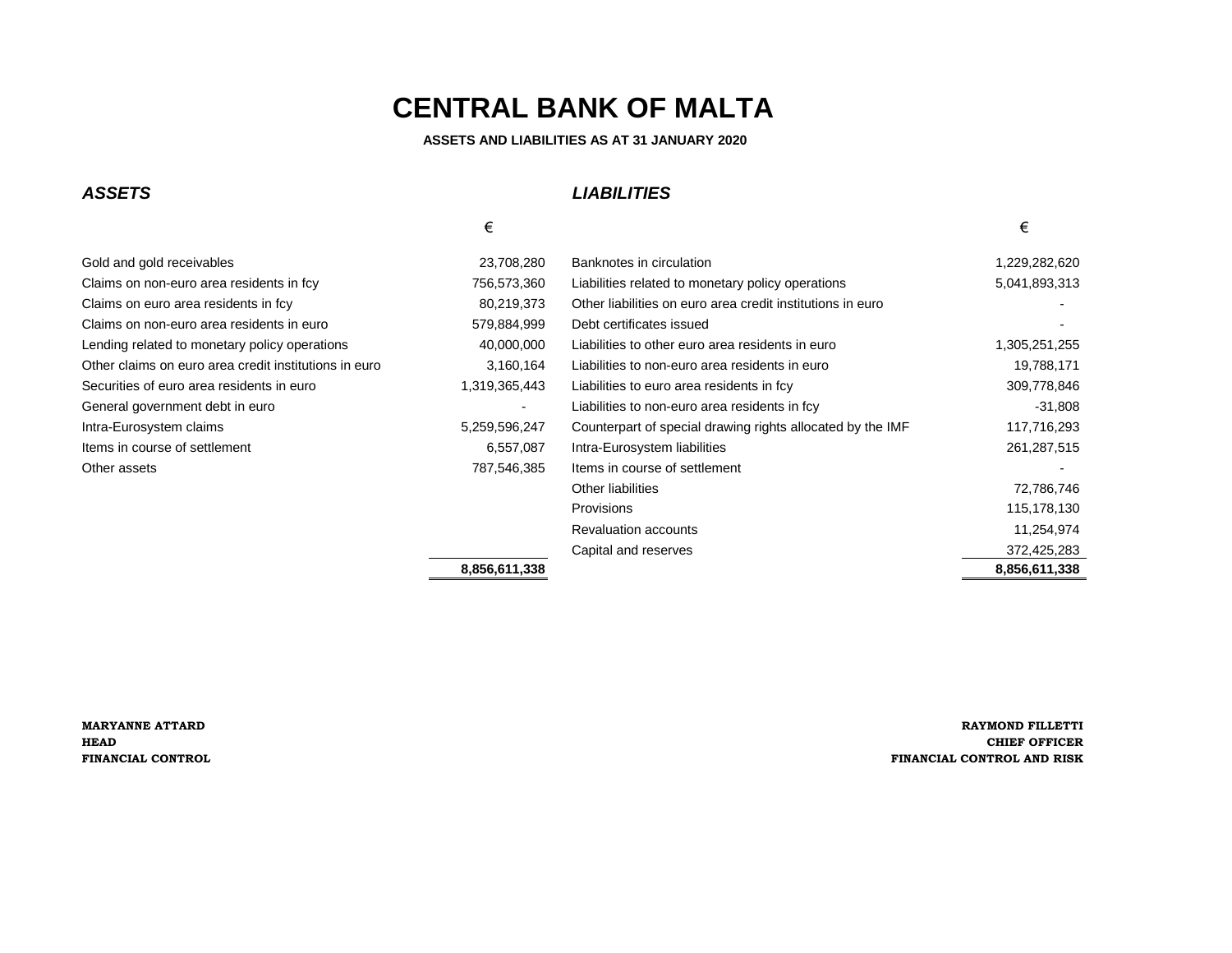#### **ASSETS AND LIABILITIES AS AT 29 FEBRUARY 2020**

#### *ASSETS LIABILITIES*

 $\epsilon$   $\epsilon$ 

| Gold and gold receivables                             | 23,708,280    |
|-------------------------------------------------------|---------------|
| Claims on non-euro area residents in fcy              | 694,489,091   |
| Claims on euro area residents in fcy                  | 60,675,855    |
| Claims on non-euro area residents in euro             | 571,477,661   |
| Lending related to monetary policy operations         | 40,000,000    |
| Other claims on euro area credit institutions in euro | 5,972,103     |
| Securities of euro area residents in euro             | 1,326,378,187 |
| General government debt in euro                       |               |
| Intra-Eurosystem claims                               | 5,414,410,028 |
| Items in course of settlement                         | 6,179,779     |
| Other assets                                          | 745.046.179   |
|                                                       |               |

| Gold and gold receivables                             | 23,708,280    | Banknotes in circulation                                   | 1,233,904,005 |
|-------------------------------------------------------|---------------|------------------------------------------------------------|---------------|
| Claims on non-euro area residents in fcy              | 694,489,091   | Liabilities related to monetary policy operations          | 4,923,979,726 |
| Claims on euro area residents in fcy                  | 60,675,855    | Other liabilities on euro area credit institutions in euro |               |
| Claims on non-euro area residents in euro             | 571,477,661   | Debt certificates issued                                   |               |
| Lending related to monetary policy operations         | 40,000,000    | Liabilities to other euro area residents in euro           | 1,405,906,774 |
| Other claims on euro area credit institutions in euro | 5,972,103     | Liabilities to non-euro area residents in euro             | 19,099,241    |
| Securities of euro area residents in euro             | 1,326,378,187 | Liabilities to euro area residents in fcy                  | 323,138,292   |
| General government debt in euro                       |               | Liabilities to non-euro area residents in fcy              | $-31,808$     |
| Intra-Eurosystem claims                               | 5,414,410,028 | Counterpart of special drawing rights allocated by the IMF | 117,716,293   |
| Items in course of settlement                         | 6,179,779     | Intra-Eurosystem liabilities                               | 290,098,940   |
| Other assets                                          | 745,046,179   | Items in course of settlement                              |               |
|                                                       |               | Other liabilities                                          | 75,611,933    |
|                                                       |               | <b>Provisions</b>                                          | 115,178,130   |
|                                                       |               | <b>Revaluation accounts</b>                                | 11,254,974    |
|                                                       |               | Capital and reserves                                       | 372,480,663   |
|                                                       | 8,888,337,163 |                                                            | 8,888,337,163 |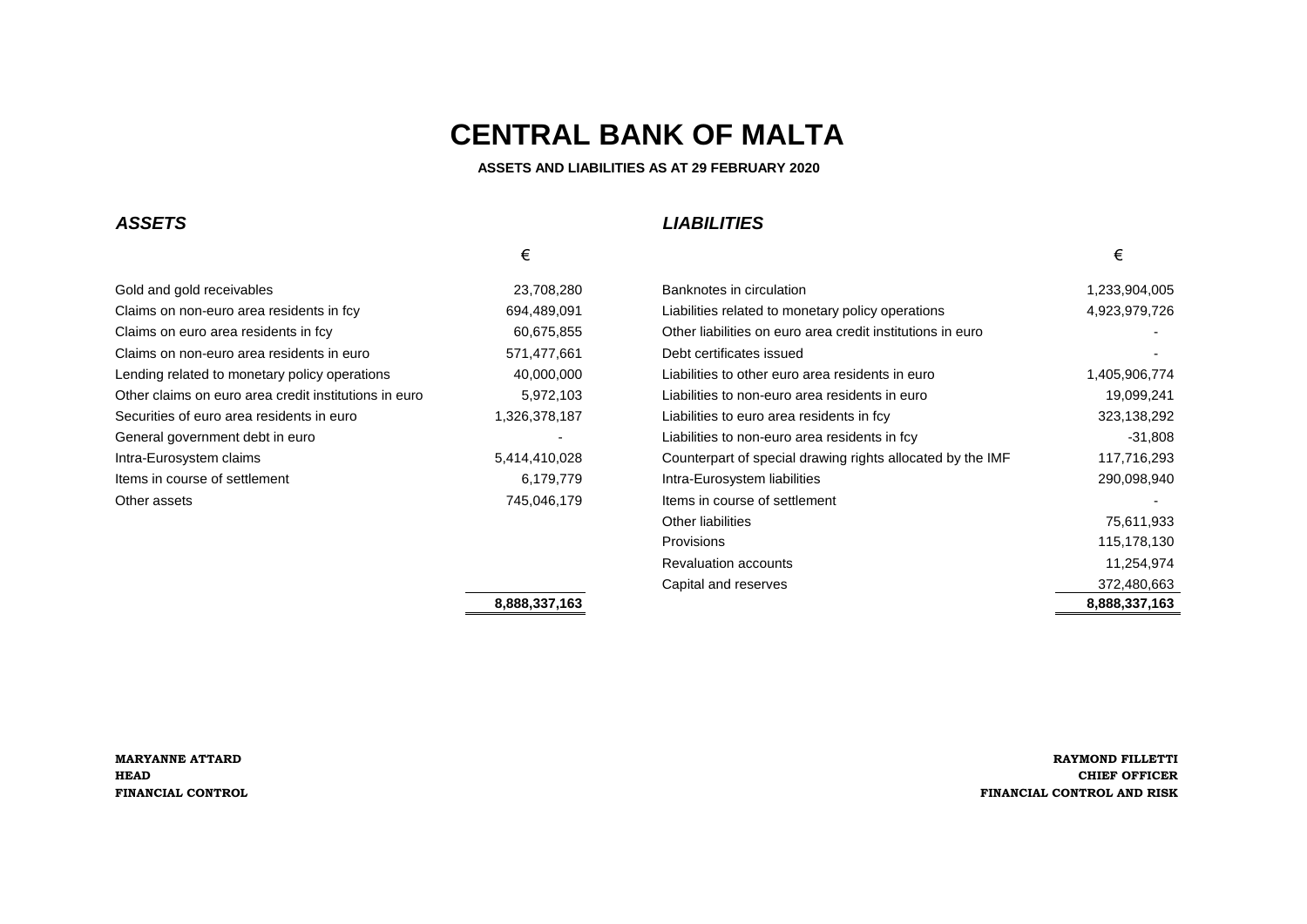# *ASSETS LIABILITIES*

| Gold and gold receivables                             | 28,619,891    |
|-------------------------------------------------------|---------------|
| Claims on non-euro area residents in fcy              | 701,860,609   |
| Claims on euro area residents in fcy                  | 65,884,479    |
| Claims on non-euro area residents in euro             | 564,390,863   |
| Lending related to monetary policy operations         | 47,500,000    |
| Other claims on euro area credit institutions in euro | 66,591        |
| Securities of euro area residents in euro             | 1,336,682,297 |
| General government debt in euro                       |               |
| Intra-Eurosystem claims                               | 5,772,279,791 |
| Items in course of settlement                         | 11,928,866    |
| Other assets                                          | 765,567,922   |

Banknotes in circulation **Exerces** 28,6472,235 Liabilities related to monetary policy operations 5,393,408,949 Other liabilities on euro area credit institutions in euro **area** -Debt certificates issued  $\overline{a}$ Liabilities to other euro area residents in euro 1,311,376,815 Liabilities to non-euro area residents in euro 66,692 Liabilities to non-euro area residents in euro 19,090,046 Liabilities to euro area residents in fcy **1,336,428,535** Liabilities to euro area residents in fcy Liabilities to non-euro area residents in fcy entitled area residents in formation and the state of the state of the state of the state of the state of the state of the state of the state of the state of the state of the s Counterpart of special drawing rights allocated by the IMF 118,880,102 Intra-Eurosystem liabilities **in course of settlement 11,928,966 interactions** 305,044,200 Items in course of settlement  $\overline{a}$ Other liabilities 72,023,258 Provisions 115,178,130 Revaluation accounts 10,108,595 Capital and reserves 372,770,444

**9,294,781,309 9,294,781,309**

**MARYANNE ATTARD RAYMOND FILLETTI HEAD CHIEF OFFICER FINANCIAL CONTROL FINANCIAL CONTROL AND RISK**

### $\epsilon$

# **CENTRAL BANK OF MALTA**

### **ASSETS AND LIABILITIES AS AT 31 MARCH 2020**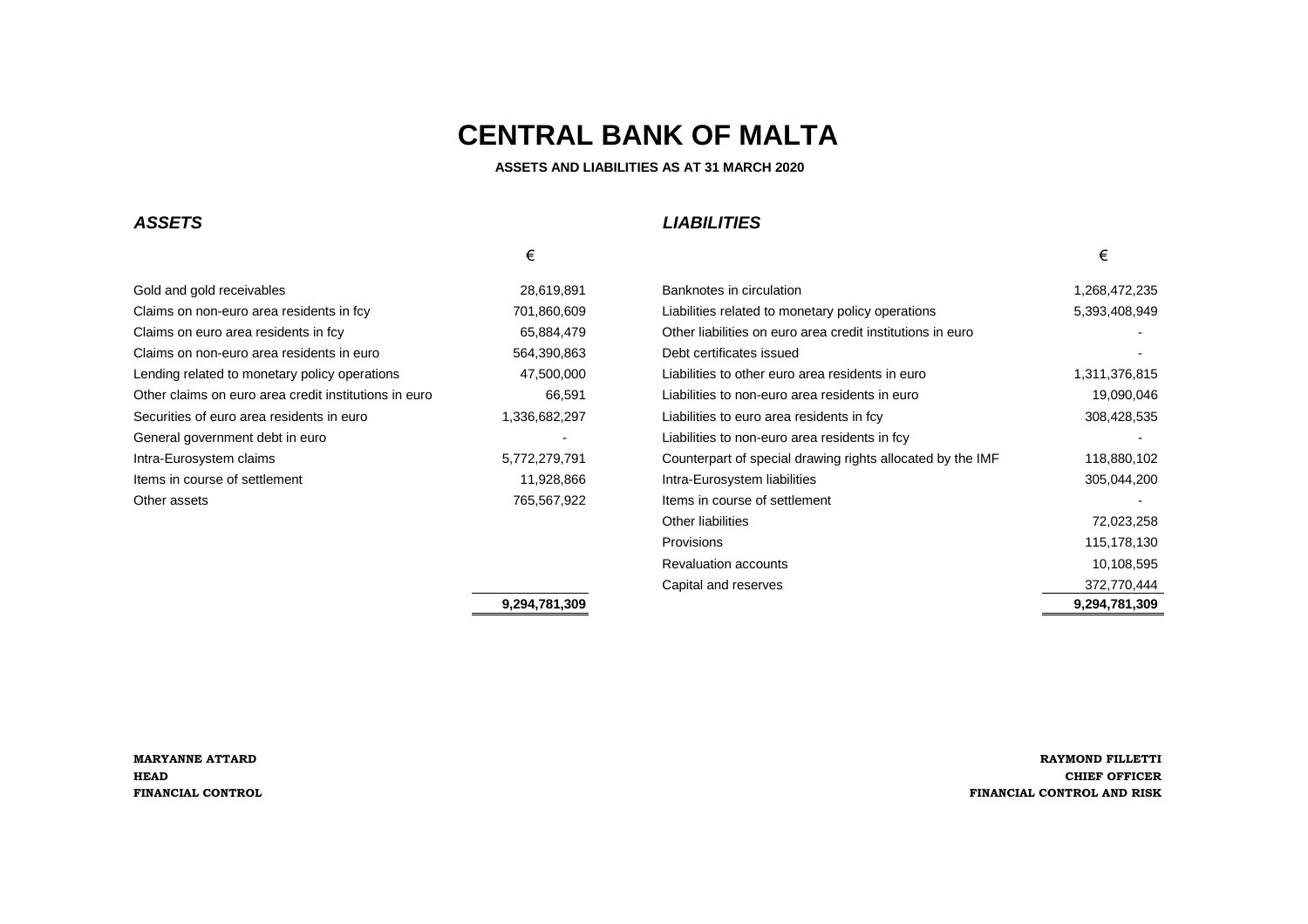**ASSETS AND LIABILITIES AS AT 30 APRIL 2020**

| Gold and gold receivables                             | 28,61    |
|-------------------------------------------------------|----------|
| Claims on non-euro area residents in fcy              | 726.97   |
| Claims on euro area residents in fcy                  | 102,00   |
| Claims on non-euro area residents in euro             | 578,22   |
| ending related to monetary policy operations          | 97,50    |
| Other claims on euro area credit institutions in euro | 4        |
| Securities of euro area residents in euro             | 1,395,26 |
| General government debt in euro                       |          |
| ntra-Eurosystem claims                                | 5,421,61 |
| tems in course of settlement                          | 9,26     |
| Other assets                                          | 825.36   |
|                                                       |          |

*ASSETS LIABILITIES*

|                                                       | €             |                                                            | €             |
|-------------------------------------------------------|---------------|------------------------------------------------------------|---------------|
| Gold and gold receivables                             | 28,619,891    | Banknotes in circulation                                   | 1,287,398,780 |
| Claims on non-euro area residents in fcy              | 726,978,131   | Liabilities related to monetary policy operations          | 5,107,065,865 |
| Claims on euro area residents in fcy                  | 102,007,882   | Other liabilities on euro area credit institutions in euro |               |
| Claims on non-euro area residents in euro             | 578,226,844   | Debt certificates issued                                   |               |
| Lending related to monetary policy operations         | 97,500,000    | Liabilities to other euro area residents in euro           | 1,370,447,637 |
| Other claims on euro area credit institutions in euro | 49,463        | Liabilities to non-euro area residents in euro             | 33, 355, 794  |
| Securities of euro area residents in euro             | 1,395,265,357 | Liabilities to euro area residents in fcy                  | 379,153,426   |
| General government debt in euro                       |               | Liabilities to non-euro area residents in fcy              |               |
| Intra-Eurosystem claims                               | 5,421,615,219 | Counterpart of special drawing rights allocated by the IMF | 118,880,102   |
| Items in course of settlement                         | 9,267,175     | Intra-Eurosystem liabilities                               | 317,588,835   |
| Other assets                                          | 825,367,418   | Items in course of settlement                              |               |
|                                                       |               | <b>Other liabilities</b>                                   | 73,243,588    |
|                                                       |               | Provisions                                                 | 115,178,130   |
|                                                       |               | <b>Revaluation accounts</b>                                | 10,108,595    |
|                                                       |               | Capital and reserves                                       | 372,476,628   |
|                                                       | 9,184,897,380 |                                                            | 9,184,897,380 |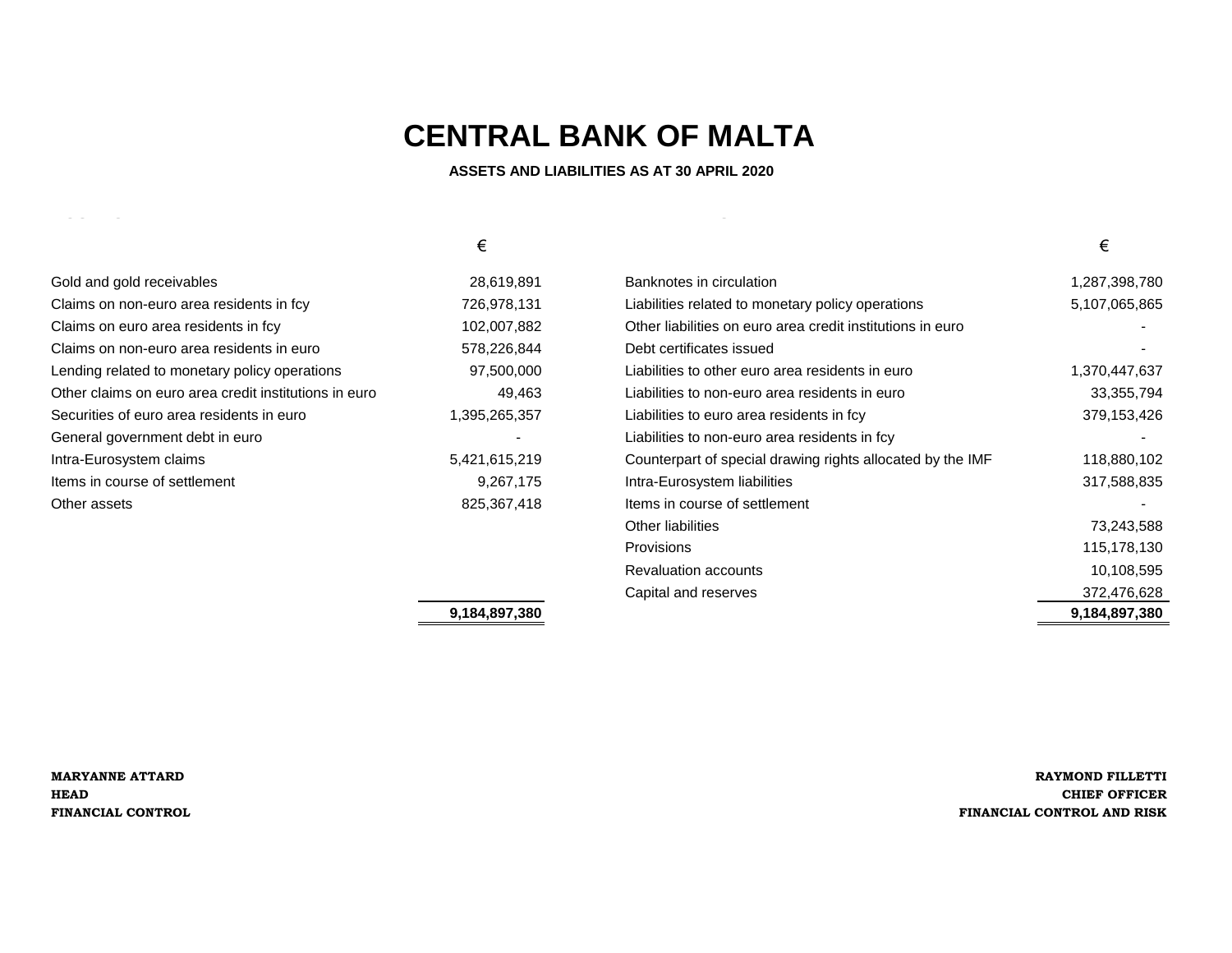| 9,356,136,916 |                                                            | 9,356,136,916 |
|---------------|------------------------------------------------------------|---------------|
|               | Capital and reserves                                       | 372,442,915   |
|               | <b>Revaluation accounts</b>                                | 10,108,595    |
|               | <b>Provisions</b>                                          | 115,178,130   |
|               | <b>Other liabilities</b>                                   | 78,781,814    |
| 874, 163, 613 | Items in course of settlement                              |               |
| 3,694,798     | Intra-Eurosystem liabilities                               | 323,542,900   |
| 5,510,416,894 | Counterpart of special drawing rights allocated by the IMF | 118,880,102   |
|               | Liabilities to non-euro area residents in fcy              |               |
| 1,467,014,144 | Liabilities to euro area residents in fcy                  | 272,302,153   |
| 186,759       | Liabilities to non-euro area residents in euro             | 19,075,657    |
| 97,500,000    | Liabilities to other euro area residents in euro           | 1,647,426,698 |
| 559,829,805   | Debt certificates issued                                   |               |
| 108,913,748   | Other liabilities on euro area credit institutions in euro |               |
| 713,429,264   | Liabilities related to monetary policy operations          | 5,092,455,732 |
| 20,987,891    | Banknotes in circulation                                   | 1,305,942,220 |

**MARYANNE ATTARD RAYMOND FILLETTI HEAD CHIEF OFFICER FINANCIAL CONTROL FINANCIAL CONTROL AND RISK**

# **CENTRAL BANK OF MALTA**

### **ASSETS AND LIABILITIES AS AT 31 MAY 2020**

| Gold and gold receivables                             | 20,987,89    |
|-------------------------------------------------------|--------------|
| Claims on non-euro area residents in fcy              | 713,429,26   |
| Claims on euro area residents in fcy                  | 108,913,74   |
| Claims on non-euro area residents in euro             | 559,829,80   |
| Lending related to monetary policy operations         | 97,500,00    |
| Other claims on euro area credit institutions in euro | 186,75       |
| Securities of euro area residents in euro             | 1,467,014,14 |
| General government debt in euro                       |              |
| Intra-Eurosystem claims                               | 5,510,416,89 |
| Items in course of settlement                         | 3,694,79     |
| Other assets                                          | 874,163,61   |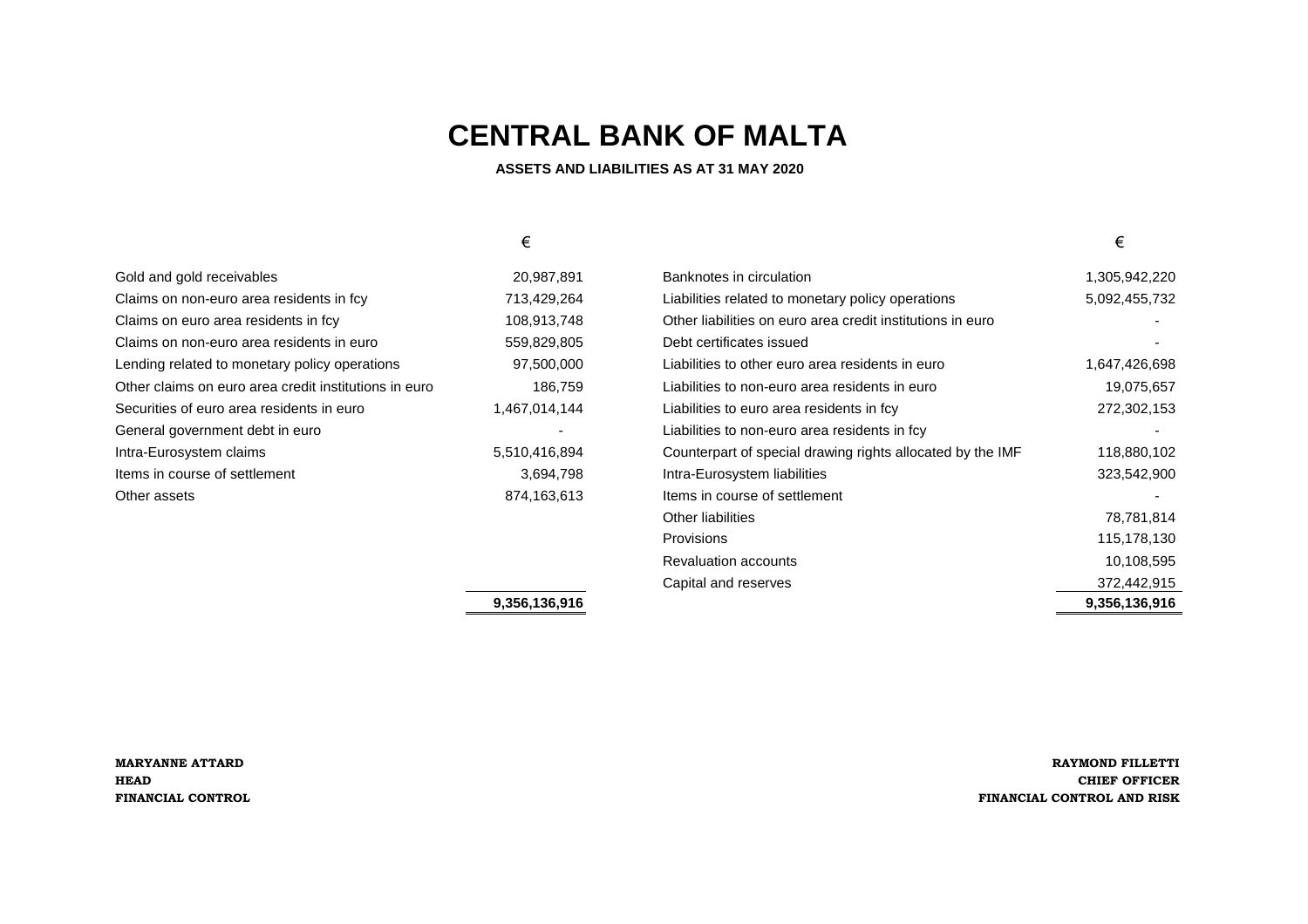**ASSETS AND LIABILITIES AS AT 30 JUNE 2020**

|  |  |  |  | $\sim$ |
|--|--|--|--|--------|
|  |  |  |  |        |

| Gold and gold receivables                             |
|-------------------------------------------------------|
| Claims on non-euro area residents in fcy              |
| Claims on euro area residents in fcy                  |
| Claims on non-euro area residents in euro             |
| Lending related to monetary policy operations         |
| Other claims on euro area credit institutions in euro |
| Securities of euro area residents in euro             |
| General government debt in euro                       |
| Intra-Eurosystem claims                               |
| Items in course of settlement                         |
| Other assets                                          |
|                                                       |

|                                                       | €              |                                                            | €             |
|-------------------------------------------------------|----------------|------------------------------------------------------------|---------------|
| Gold and gold receivables                             | 23,225,134     | Banknotes in circulation                                   | 1,316,410,540 |
| Claims on non-euro area residents in fcy              | 724,405,817    | Liabilities related to monetary policy operations          | 5,618,376,187 |
| Claims on euro area residents in fcy                  | 87,472,303     | Other liabilities on euro area credit institutions in euro |               |
| Claims on non-euro area residents in euro             | 556,495,928    | Debt certificates issued                                   |               |
| Lending related to monetary policy operations         | 73,500,000     | Liabilities to other euro area residents in euro           | 1,551,121,419 |
| Other claims on euro area credit institutions in euro | 23,532         | Liabilities to non-euro area residents in euro             | 23,235,563    |
| Securities of euro area residents in euro             | 1,433,307,917  | Liabilities to euro area residents in fcy                  | 327,835,515   |
| General government debt in euro                       | $\blacksquare$ | Liabilities to non-euro area residents in fcy              |               |
| Intra-Eurosystem claims                               | 6,121,210,015  | Counterpart of special drawing rights allocated by the IMF | 117,162,889   |
| Items in course of settlement                         | 8,950,358      | Intra-Eurosystem liabilities                               | 342,528,925   |
| Other assets                                          | 846,870,462    | Items in course of settlement                              |               |
|                                                       |                | Other liabilities                                          | 76,317,505    |
|                                                       |                | Provisions                                                 | 115,178,130   |
|                                                       |                | <b>Revaluation accounts</b>                                | 14,423,560    |
|                                                       |                | Capital and reserves                                       | 372,871,233   |
|                                                       | 9,875,461,466  |                                                            | 9,875,461,466 |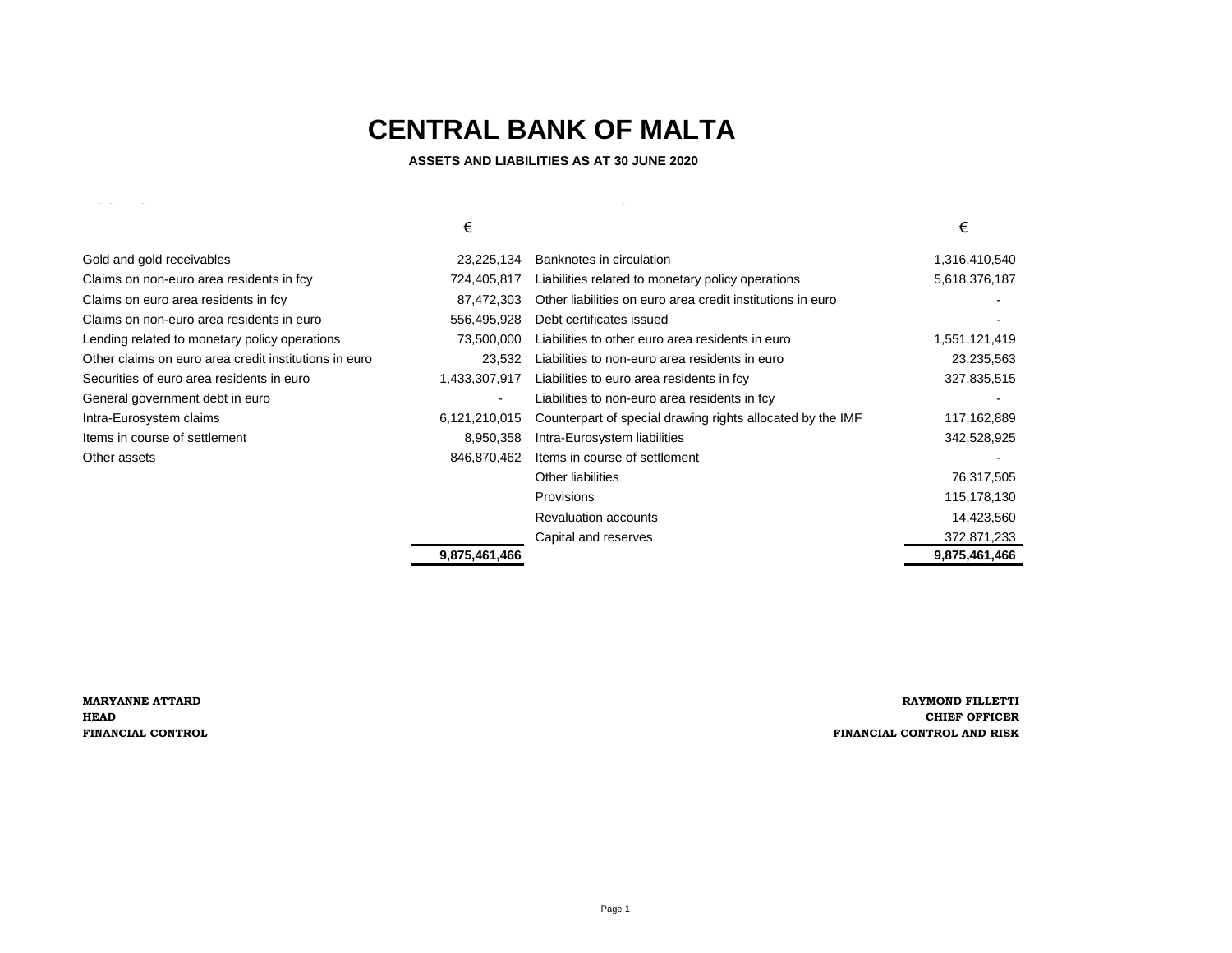| Gold and gold receivables                             | 23,225,134     | <b>Banknotes in circulation</b>                            | 1,329,593,405 |
|-------------------------------------------------------|----------------|------------------------------------------------------------|---------------|
| Claims on non-euro area residents in fcy              | 707,134,331    | Liabilities related to monetary policy operations          | 4,966,166,746 |
| Claims on euro area residents in fcy                  | 89,827,163     | Other liabilities on euro area credit institutions in euro |               |
| Claims on non-euro area residents in euro             | 559,326,045    | Debt certificates issued                                   |               |
| Lending related to monetary policy operations         | 73,500,000     | Liabilities to other euro area residents in euro           | 1,706,179,351 |
| Other claims on euro area credit institutions in euro | 83,094         | Liabilities to non-euro area residents in euro             | 23,225,693    |
| Securities of euro area residents in euro             | 1,417,394,422  | Liabilities to euro area residents in fcy                  | 369,872,900   |
| General government debt in euro                       | $\blacksquare$ | Liabilities to non-euro area residents in fcy              |               |
| Intra-Eurosystem claims                               | 5,794,059,179  | Counterpart of special drawing rights allocated by the IMF | 117,162,889   |
| Items in course of settlement                         | 3,376,365      | Intra-Eurosystem liabilities                               | 370,779,205   |
| Other assets                                          | 849,323,225    | Items in course of settlement                              | 50,161,361    |
|                                                       |                | <b>Other liabilities</b>                                   | 81,297,782    |
|                                                       |                | <b>Provisions</b>                                          | 115,178,130   |
|                                                       |                | <b>Revaluation accounts</b>                                | 14,423,560    |
|                                                       |                | Capital and reserves                                       | 373,207,936   |
|                                                       | 9,517,248,958  |                                                            | 9,517,248,958 |

## **MARYANNE ATTARD RAYMOND FILLETTI HEAD CHIEF OFFICER FINANCIAL CONTROL FINANCIAL CONTROL AND RISK**

# **CENTRAL BANK OF MALTA**

 **ASSETS AND LIABILITIES AS AT 31 JULY 2020** 

## $\epsilon$   $\epsilon$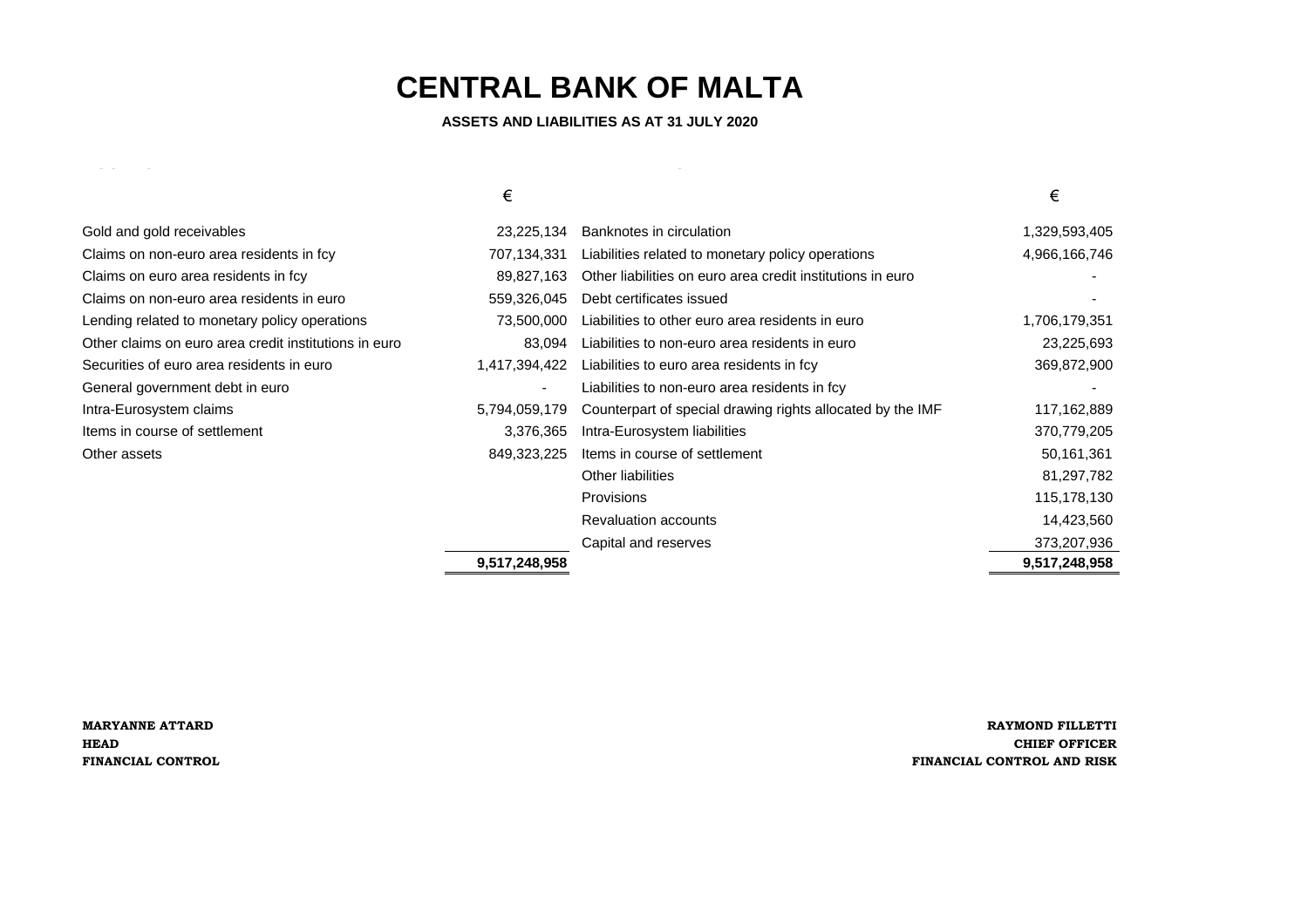**ASSETS AND LIABILITIES AS AT 31 AUGUST 2020**

|                                                       | €             |                                                            | €             |
|-------------------------------------------------------|---------------|------------------------------------------------------------|---------------|
| Gold and gold receivables                             | 7,157,134     | Banknotes in circulation                                   | 1,334,837,215 |
| Claims on non-euro area residents in fcy              | 732,858,131   | Liabilities related to monetary policy operations          | 5,286,800,833 |
| Claims on euro area residents in fcy                  | 95,148,316    | Other liabilities on euro area credit institutions in euro |               |
| Claims on non-euro area residents in euro             | 557,464,032   | Debt certificates issued                                   |               |
| Lending related to monetary policy operations         | 73,500,000    | Liabilities to other euro area residents in euro           | 1,566,670,699 |
| Other claims on euro area credit institutions in euro | 68,217        | Liabilities to non-euro area residents in euro             | 23,215,580    |
| Securities of euro area residents in euro             | 1,426,958,073 | Liabilities to euro area residents in fcy                  | 396,877,896   |
| General government debt in euro                       |               | Liabilities to non-euro area residents in fcy              |               |
| Intra-Eurosystem claims                               | 5,950,410,149 | Counterpart of special drawing rights allocated by the IMF | 117,162,889   |
| Items in course of settlement                         | 8,299,612     | Intra-Eurosystem liabilities                               | 387,843,335   |
| Other assets                                          | 847,537,787   | Items in course of settlement                              |               |
|                                                       |               | Other liabilities                                          | 82,953,558    |
|                                                       |               | <b>Provisions</b>                                          | 115,178,130   |
|                                                       |               | <b>Revaluation accounts</b>                                | 14,423,560    |

**9,699,401,451 9,699,401,451**

*ASSETS LIABILITIES*

**MARYANNE ATTARD RAYMOND FILLETTI HEAD CHIEF OFFICER FINANCIAL CONTROL FINANCIAL CONTROL AND RISK**

Capital and reserves 373,437,756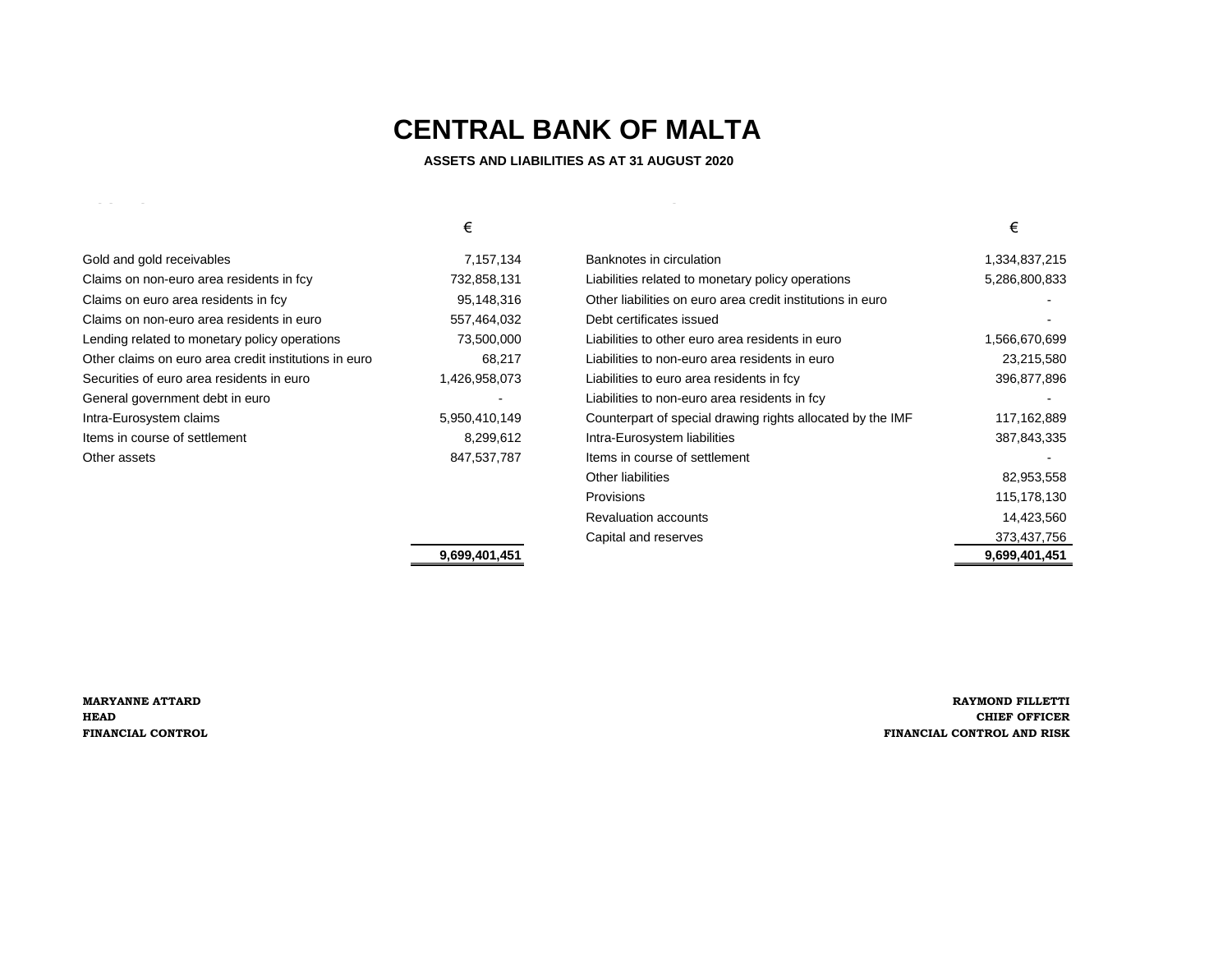**ASSETS AND LIABILITIES AS AT 30 SEPTEMBER 2020**

| ___ |  |  |  | $\sim$ |
|-----|--|--|--|--------|

|                                                       | €             |                                                            | €             |
|-------------------------------------------------------|---------------|------------------------------------------------------------|---------------|
| Gold and gold receivables                             | 11,439,841    | Banknotes in circulation                                   | 1,337,493,860 |
| Claims on non-euro area residents in fcy              | 736,545,781   | Liabilities related to monetary policy operations          | 5,567,040,722 |
| Claims on euro area residents in fcy                  | 89,964,152    | Other liabilities on euro area credit institutions in euro |               |
| Claims on non-euro area residents in euro             | 552,632,867   | Debt certificates issued                                   |               |
| Lending related to monetary policy operations         | 93,500,000    | Liabilities to other euro area residents in euro           | 1,580,163,266 |
| Other claims on euro area credit institutions in euro | 105,737       | Liabilities to non-euro area residents in euro             | 23,204,088    |
| Securities of euro area residents in euro             | 1,510,051,163 | Liabilities to euro area residents in fcy                  | 343,980,917   |
| General government debt in euro                       | -             | Liabilities to non-euro area residents in fcy              |               |
| Intra-Eurosystem claims                               | 6,105,306,380 | Counterpart of special drawing rights allocated by the IMF | 114,692,041   |
| Items in course of settlement                         | 5,292,041     | Intra-Eurosystem liabilities                               | 407,522,495   |
| Other assets                                          | 860,918,236   | Items in course of settlement                              |               |
|                                                       |               | Other liabilities                                          | 90,426,535    |
|                                                       |               | <b>Provisions</b>                                          | 115,178,130   |
|                                                       |               | <b>Revaluation accounts</b>                                | 12,334,623    |
|                                                       |               | Capital and reserves                                       | 373,719,521   |
|                                                       | 9,965,756,198 |                                                            | 9,965,756,198 |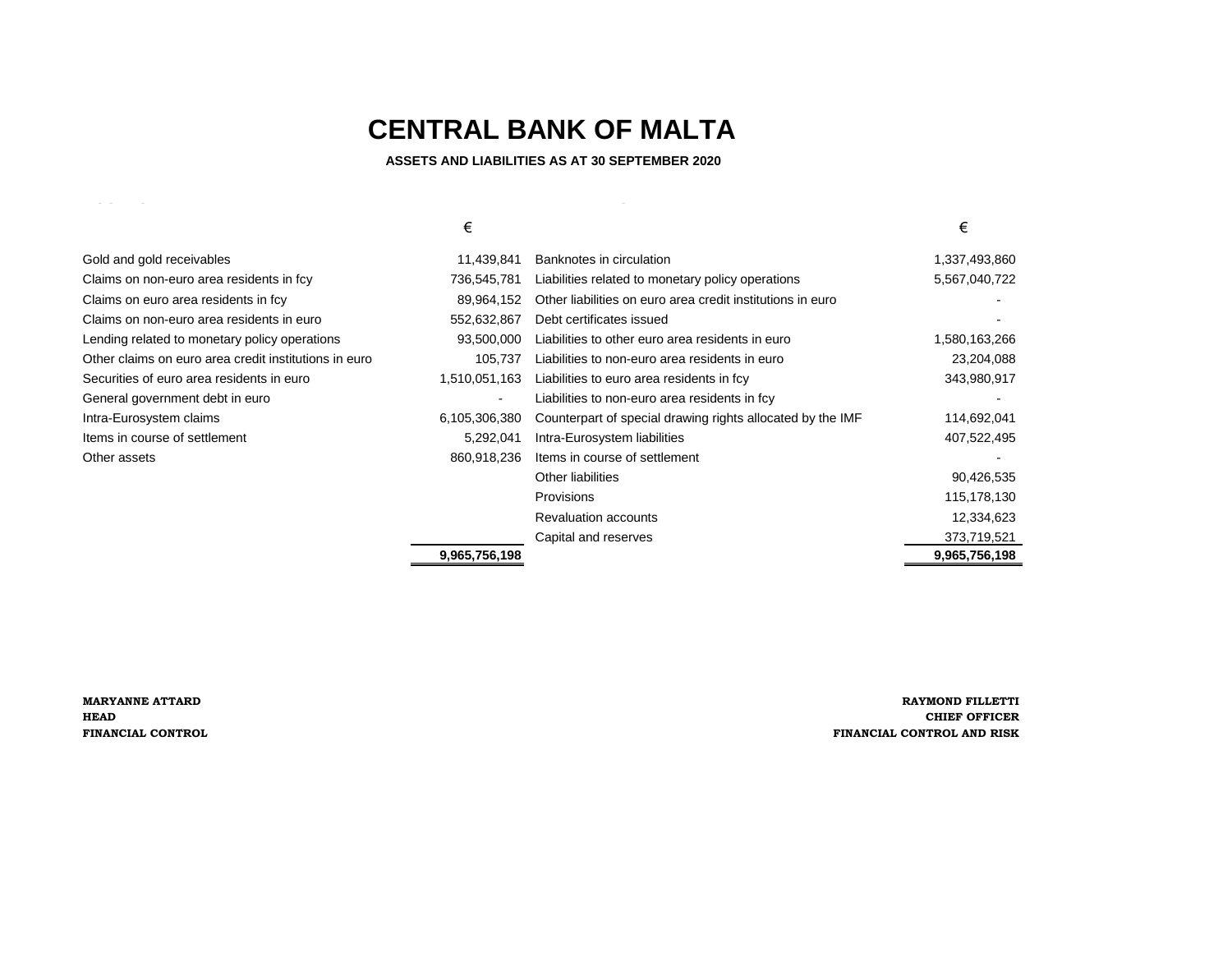**ASSETS AND LIABILITIES AS AT 31 OCTOBER 2020**

*ASSETS LIABILITIES*

|                                                       | €              |                                                            | €             |
|-------------------------------------------------------|----------------|------------------------------------------------------------|---------------|
| Gold and gold receivables                             | 11,439,841     | Banknotes in circulation                                   | 1,345,190,700 |
| Claims on non-euro area residents in fcy              | 744,184,121    | Liabilities related to monetary policy operations          | 5,224,780,728 |
| Claims on euro area residents in fcy                  | 74,183,140     | Other liabilities on euro area credit institutions in euro |               |
| Claims on non-euro area residents in euro             | 556,726,811    | Debt certificates issued                                   |               |
| Lending related to monetary policy operations         | 113,500,000    | Liabilities to other euro area residents in euro           | 1,423,936,595 |
| Other claims on euro area credit institutions in euro | 97,891         | Liabilities to non-euro area residents in euro             | 23,196,193    |
| Securities of euro area residents in euro             | 1,499,226,591  | Liabilities to euro area residents in fcy                  | 332,903,366   |
| General government debt in euro                       | $\blacksquare$ | Liabilities to non-euro area residents in fcy              |               |
| Intra-Eurosystem claims                               | 5,614,818,875  | Counterpart of special drawing rights allocated by the IMF | 114,692,041   |
| Items in course of settlement                         | 2,563,880      | Intra-Eurosystem liabilities                               | 418,117,205   |
| Other assets                                          | 860,335,180    | Items in course of settlement                              | 2,000,000     |
|                                                       |                | Other liabilities                                          | 90,931,873    |
|                                                       |                | <b>Provisions</b>                                          | 115,178,130   |
|                                                       |                | <b>Revaluation accounts</b>                                | 12,334,622    |
|                                                       |                | Capital and reserves                                       | 373,814,877   |
|                                                       | 9,477,076,330  |                                                            | 9,477,076,330 |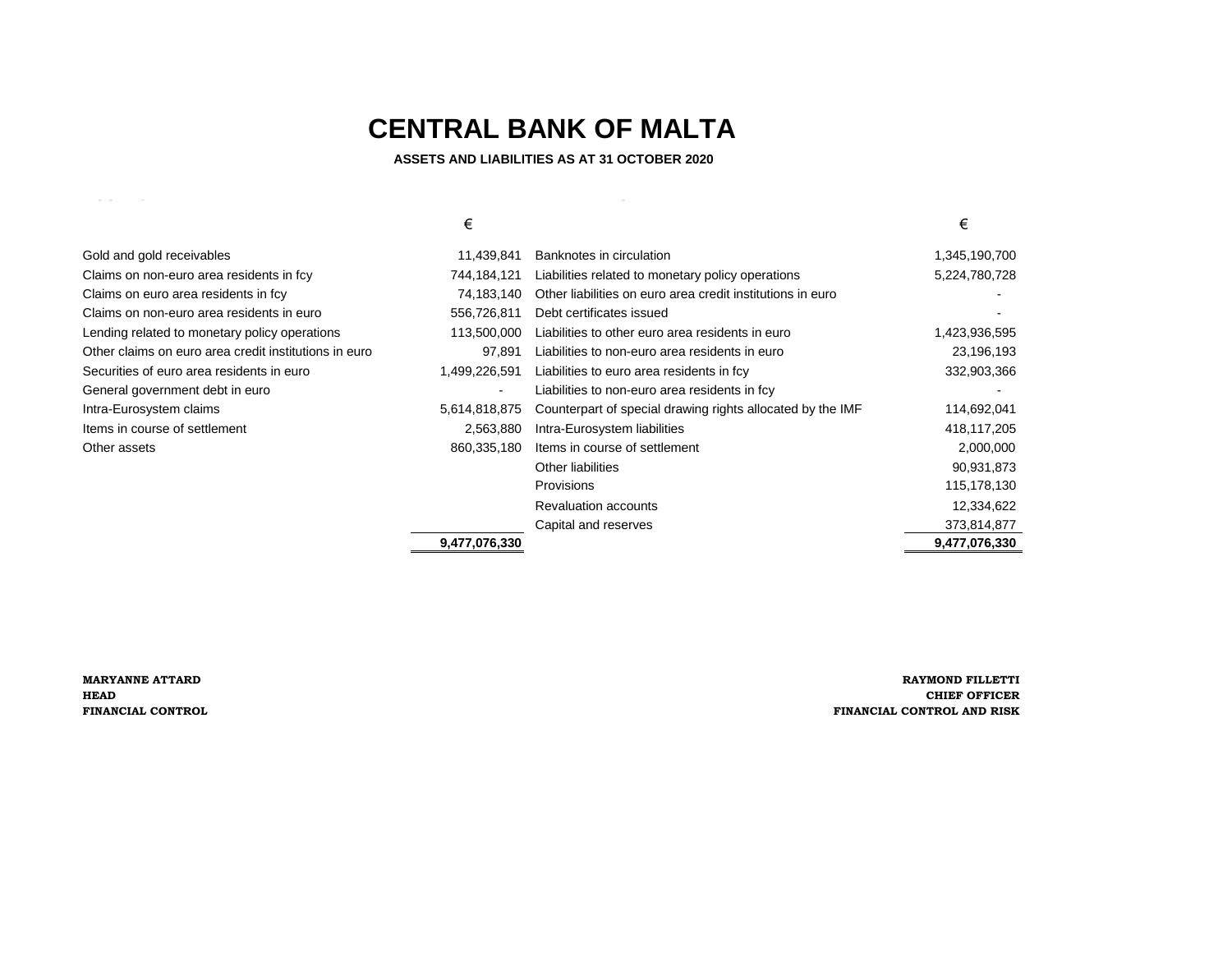#### **ASSETS AND LIABILITIES AS AT 30 NOVEMBER 2020**

|                                                       | €                        |                                                            | €             |
|-------------------------------------------------------|--------------------------|------------------------------------------------------------|---------------|
| Gold and gold receivables                             | 15,087,841               | Banknotes in circulation                                   | 1,354,889,915 |
| Claims on non-euro area residents in fcy              | 732,077,120              | Liabilities related to monetary policy operations          | 5,203,663,666 |
| Claims on euro area residents in fcy                  | 97,023,806               | Other liabilities on euro area credit institutions in euro |               |
| Claims on non-euro area residents in euro             | 540,591,183              | Debt certificates issued                                   |               |
| Lending related to monetary policy operations         | 113,500,000              | Liabilities to other euro area residents in euro           | 1,396,600,712 |
| Other claims on euro area credit institutions in euro | 89,072                   | Liabilities to non-euro area residents in euro             | 23,184,327    |
| Securities of euro area residents in euro             | 1,516,629,267            | Liabilities to euro area residents in fcy                  | 298,842,618   |
| General government debt in euro                       | $\overline{\phantom{a}}$ | Liabilities to non-euro area residents in fcy              |               |
| Intra-Eurosystem claims                               | 5,536,026,479            | Counterpart of special drawing rights allocated by the IMF | 114,692,041   |
| Items in course of settlement                         | 92,025                   | Intra-Eurosystem liabilities                               | 428,748,595   |
| Other assets                                          | 858,110,903              | Items in course of settlement                              |               |
|                                                       |                          | Other liabilities                                          | 87,446,437    |
|                                                       |                          | Provisions                                                 | 115,178,130   |
|                                                       |                          | <b>Revaluation accounts</b>                                | 12,334,622    |
|                                                       |                          | Capital and reserves                                       | 373,646,633   |
|                                                       | 9,409,227,696            |                                                            | 9,409,227,696 |